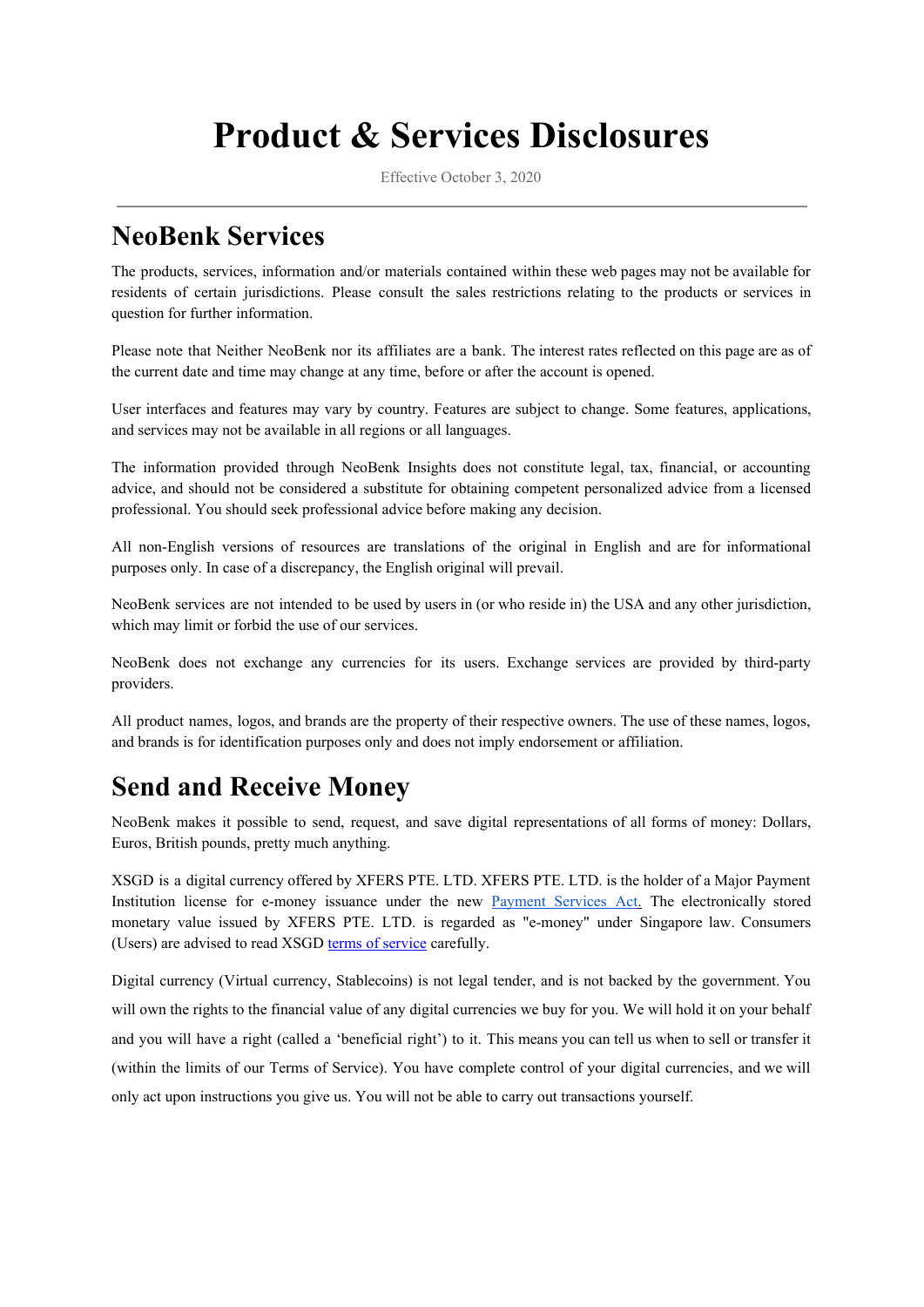#### **Purchase Gold**

Tether Gold (Gold) is a digital asset offered by TG Commodities Limited. One full XAUt token represents one troy fine ounce of gold on a London Good Delivery bar. Terms and [conditions](https://gold.tether.to/legal)

When you purchase gold exposure with NeoBenk, we'll credit your account with the corresponding value based on what the market is doing at the time the transaction is executed. The amount you see is backed up by real, physical gold, that we buy and hold with a secure financial institution.

## **NeoBenk Interest Account**

This feature is not available in all markets. The policy of interest-bearing accounts may vary from country to country. This service is provided by a third-party provider.

NeoBenk only receives compensation from our program partners, and we do not charge fees on your account.

#### **NBN Interest Account**

NBN Interest Account is denominated or partially denominated in a Non-Deliverable Currency ("NDC"). We cannot deliver NDCs to you. We cannot send you such currencies in physical form, by check, by wire or through any other method. This means that, if you open an NDC Account, you will be able to withdraw your funds only in Euro or other supported currencies. If the NDC Exchange Rate that we can provide to you when you withdraw funds is less favorable to you than when you opened your NDC Account, you will lose money.

By holding, owning, or possessing NBNs, you release and hold harmless the NeoBenk and/or its subsidiaries and/or its affiliates (collectively "NeoBenk", "we" or "us") from, and waive any claim against, NeoBenk associated with the recovery efforts undertaken as a result of the Event and the Losses.

NBNs and your rights pursuant thereto may not be assigned except with notice to, and the prior consent of, the NeoBenk. NBNs may be transferred on the following terms with prior notice to the Bitfinex Group:

- U.S. persons may not trade in NBNs.
- Customers that are not U.S. persons may purchase and transfer NBNs without restriction if, in connection with each trade, they verify to the NeoBenk's satisfaction that they are not U.S. persons.
- To transfer NBNs to other NeoBenk users, transferors must assign to transferees any claims that transferors have against the NeoBenk on account of the NBNs.

By transferring an NBN to another NeoBenk user, all transferors thereby assign to the respective transferees any claims that the transferor has against the NeoBenk on account of the Losses and any claims associated with the Event.

Your Acknowledgments regarding NBN

By earning, or holding NBN, you acknowledge that:

a) NBNs are not an investment and that you have no expectation of economic benefit or profit (other than the benefits of the NeoBenk Interest programs);

b) You will hold NBN solely for the Interest programs benefits, for your own use.